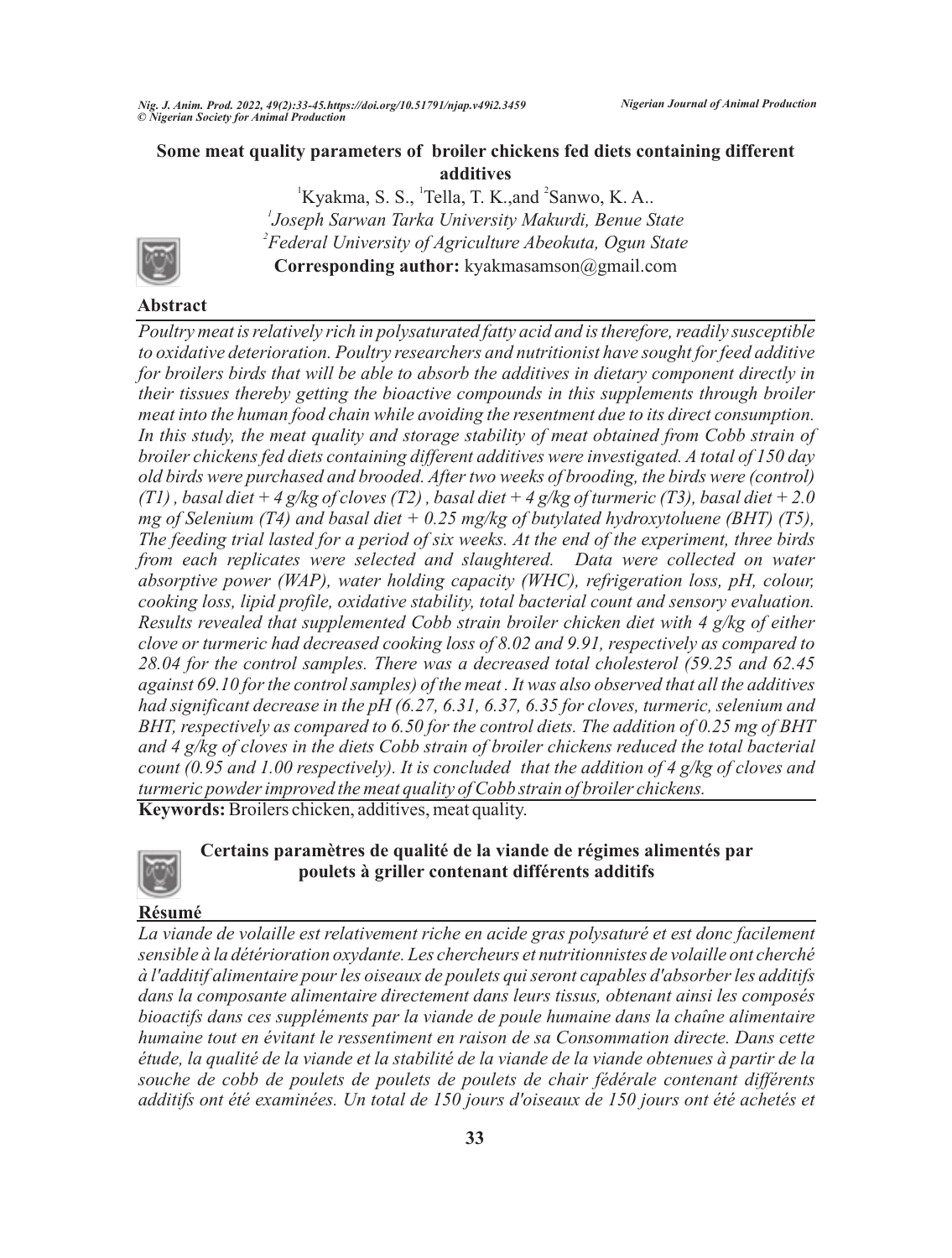*couvés. Après deux semaines de couvement, les oiseaux étaient (contrôle) (T1), régime de base + 4 g / kg de clous de girofle (T2), régime basal + 4 g / kg de curcuma (T3), régime de base + 2,0 mg de sélénium (T4) et régime basal + 0,25 mg / kg d'hydroxytoluènebutylé (HTB) (T5), l'essai d'alimentation a duré une période de six semaines. À la fin de l'expérience, trois oiseaux de chaque réplicat ont été sélectionnés et abattus. Les données ont été collectées sur l'alimentation d'absorption de l'eau (AAE), la capacité de maintien de l'eau (CME), la perte de réfrigération, le pH, la couleur, la perte de cuisson, le profil lipidique, la stabilité oxydative, le nombre total de bactéries et l'évaluation sensorielle. Les résultats ont révélé que le régime de poulet de fileuse à griller de Cobb supplémenté avec 4 g / kg de gousse de gousse ou de curcuma avait diminué de la perte de cuisson de 8,02 et 9,91, respectivement par rapport à 28,04 pour les échantillons de contrôle. Un cholestérol total a diminué (59,25 et 62,45 contre 69,10 pour les échantillons de contrôle) de la viande. Il a également été observé que tous les additifs avaient une diminution significative du pH (6,27, 6,31, 6,37, 6,35 pour les gousses, le curcuma, le sélénium et le HTB, comparativement à 6,50 pour les régimes de commande. L'ajout de 0,25 mg de HTB et 4 g / kg de clous de girofles dans la souche des poulets de gril de régime alimentaire des poulets bactériens totale (0,95 et 1,00 respectivement). Il est conclu que l'ajout de 4 g / kg de gousses et de la poudre de curcuma a amélioré la qualité de la viande de la souche de la chair de coilateur poulets.*

**Mots-clés**: Broilers chicken, additives, meat quality.

#### **Justification**

Poultry meat is relatively rich in polysaturated fatty acid and is therefore, readily susceptible to oxidative deterioration and as a consequence, flavour and nutritional value are decreased (Enberg *et al*.,2006). Over the last century, the amount and proportion of fats in human diets have increased in many societies, this increase has been associated with cardiovascular diseases (Kathak,2014). With this great concern, poultry researchers and nutritionist have sought for feed additive for broilers birds that will be able to absorb the additives in dietary component directly in their tissues thereby getting the bioactive compounds in this supplements through broiler meat into the human food chain while avoiding the resentment due to its direct consumption (Onibi *et al.,* 2009). Also, poultry feed additives, natural herbs and some synthetic additives have been widely advocated due to their reported widespread beneficial effects (Khan *et al.,*2012). Turmeric, cloves and selenium are potential feed additives

which have been reported as having wide range of beneficial effects on the production performance, physiological biochemistry, feed efficiency as well as stimulation of immune system and increasing the shelf-life of broiler birds (Khan *et al.,*2012). However, BHT have also been reported to improve production performance in broiler chickens. This study therefore intends to examine the meat quality and storage stability of meat obtained from Cobb strain of broiler chickens fed diets containing different additives were investigated.

#### **Introduction**

Consumption of poultry meat is constantly increasing and the meat nutrition quality depends largely on the composition of poultry feed (Kafi *et al*., 2017). The basic poultry diet consists of cereals (wheat, corn etc.) in general, but biological active additives are widely used in commercial broiler feed. These biological active additives like cloves, turmeric, thyme and anise have established a great consideration as feed supplements for numerous purposes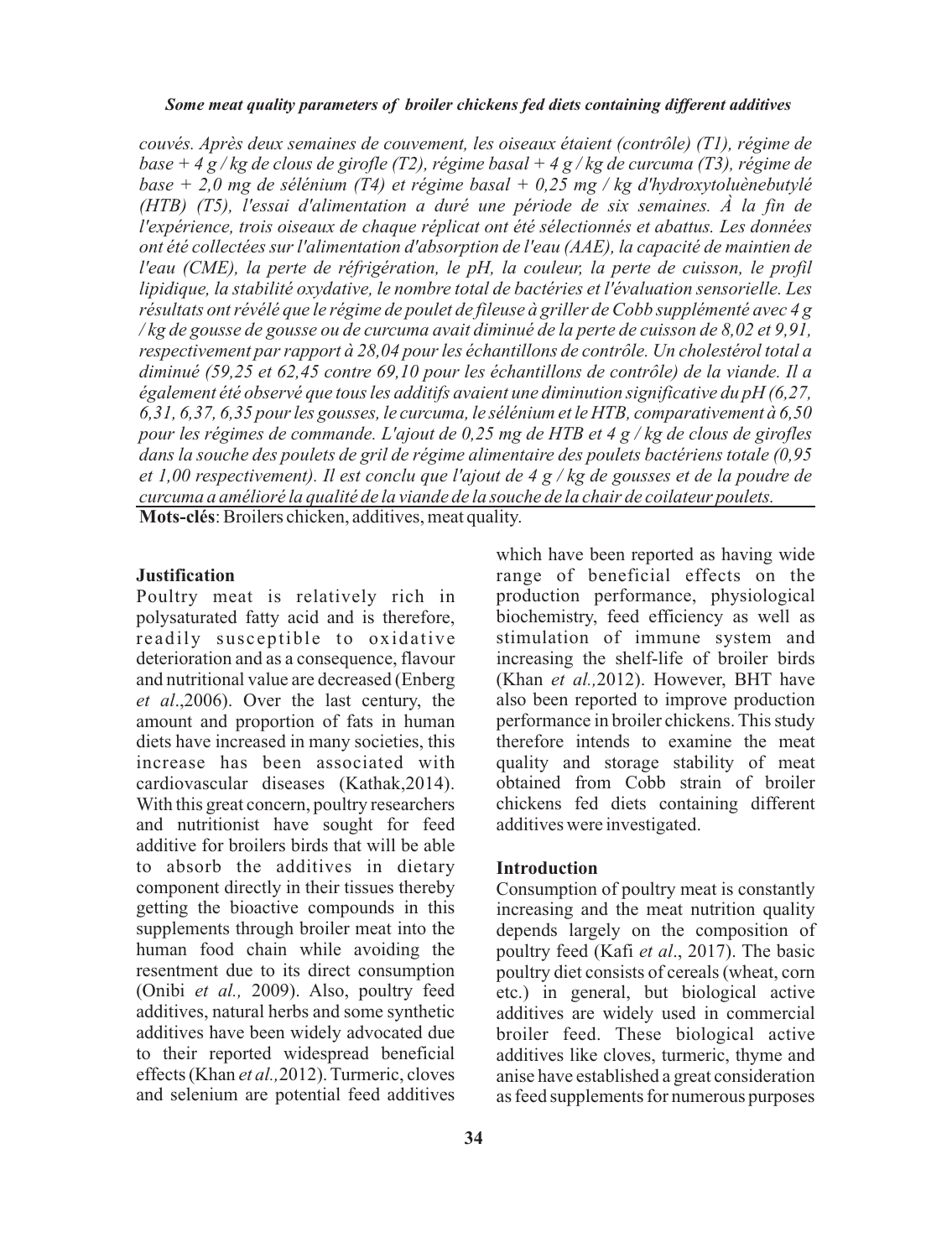in poultry production throughout the recent years (Akbarian *et al.,* 2012). Feed additives are groups of non-nutritive products added to rations to improve the efficiency of animal production via an improve intake, gastrointestinal micro flora, production characteristics, meat quality, eggs of poultry, vitality and health condition (Hashemi *et al.,* 2010). Natural feed additives are a relatively young class of feed additives and in recent years these feed additives have gained considerable attention in the feed industry. They may exert multiple functions in the animal body like increased feed intake and digestive enzyme secretions (Windisch *et al.,* 2008). Natural feed additives are derived from herbs, spices or aromatic plants and have shown antimicrobial, antifungal, antiviral, antioxidant and sedative properties (Hashemi *et al.,* 2010) examples are turmeric, ginger, thyme, cloves and garlic. Alongside the Natural additives there are some synthetic feed additives of importance in poultry diets e.g. Buty lated hydroxy anisole and Butylatedhydroxytoluene (BHT), evening primerose (EVE 500) and Selenium. For many years, BHA and BHT have been used as additives in meat and poultry products (Jayathilakan *et al.,* 2007). They are generally recognized as safe by the Food and Drug Administration in foods to maintain freshness and prevent spoilage. Over the last century, the amount and proportion of fats in human diets have increased in many societies, this increase has been associated with cardiovascular diseases (Kathak,2014). With this great concern, poultry researchers and nutritionist have sought for feed additive for broilers birds that will be able to absorb the additives in dietary component directly in their tissues thereby getting the bioactive compounds in this supplements through broiler meat into the human food chain while avoiding the resentment due to its

direct consumption (Onibi *et al.,* 2009). Also, poultry feed additives, natural herbs and some synthetic additives have been widely advocated due to their reported widespread beneficial effects (Khan *et al.,*2012). Turmeric, cloves and selenium are potential feed additives which have been reported as having wide range of beneficial effects on the production performance, physiological biochemistry, feed efficiency as well as stimulation of immune system and increasing the shelflife of broiler birds (Khan *et al.,*2012). However, BHT have also been reported to improve production performance in broiler chickens.

## **Materials and methods** *Experimental site*

The experiment was carried out at the Poultry Unit of Teaching and Research Farm of the College of Animal Science Livestock Production, Federal University of Agriculture, Abeokuta, Ogun Stated, Nigeria. Abeokuta lies within the rain forest vegetative zone of south Western Nigeria. Latitude7 13'49. 46 'N, longitude 3 s 21' 11.98 ' E and latitude 76m above sea level (Google Earth,2019).

# *Collection and processing of ingredients*

Turmeric (*Curcuma longa*) and Cloves (*Eugenia caryophyllus*) were purchased from a reputable market while dirt was removed and clean products were sundried until constant weight was attained and milled into a fine powder (0.1mm). Selenium (enriched with yeast) and Butylatedhydroxytoluene (BHT) were obtained froma reputable pharmaceutical company (Scibic pharmaceutical). The composition of the diet is shown in Table 1. *Experimental birds, management and layout*

The experimental pen was thoroughly cleaned and fumigated before the arrival of the chicks. One hundred and fifty COBB strain of broiler chickens were purchased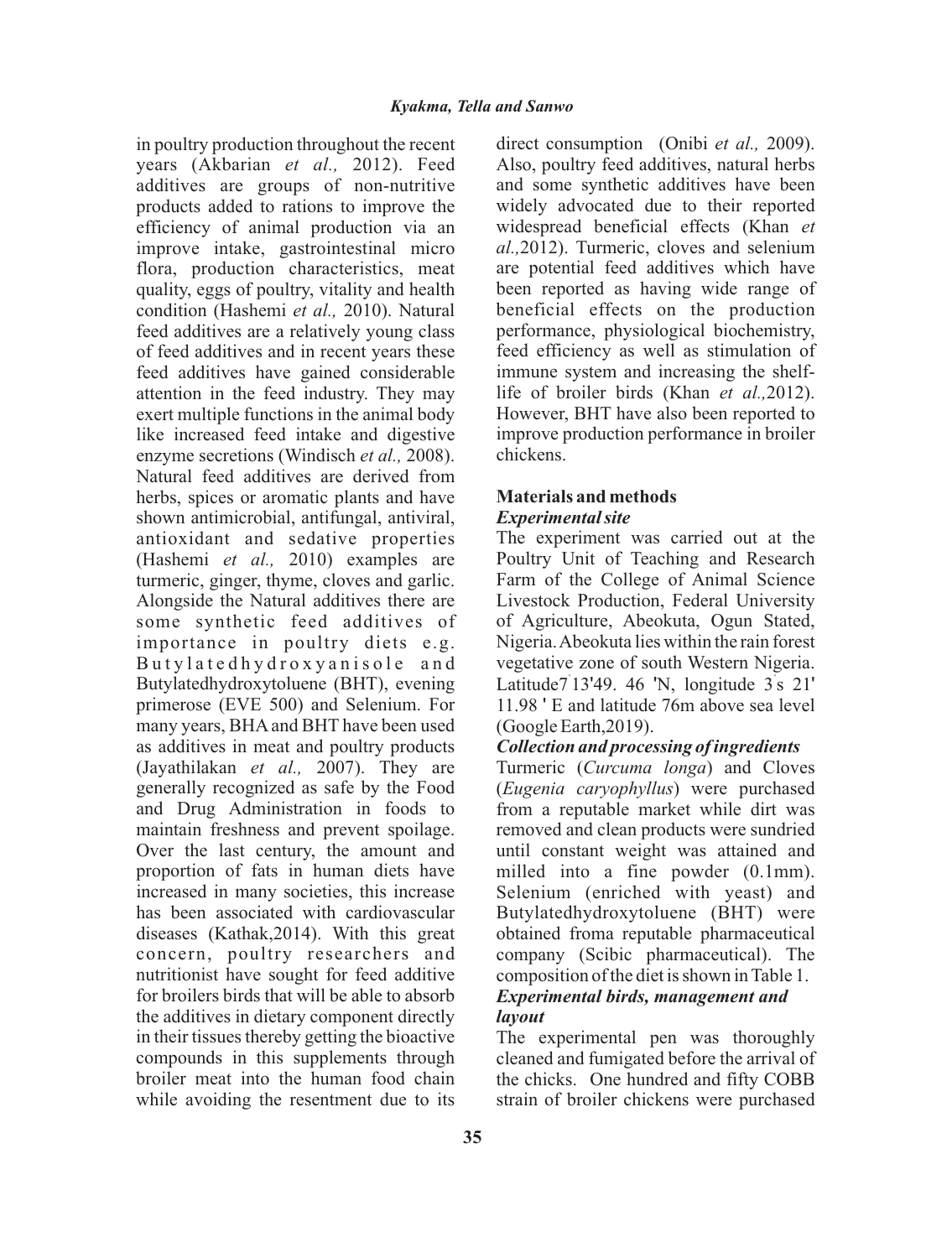from poultry and breeding unit hatchery Federal University of Agriculture, Abeokuta, Nigeria. All routine management practices, including recommended vaccinations and medications were strictly observed throughout water was provided *ad-libitum*. Wood shavings of about 0.2 cm thick layer served as the litter materials, artificial light (electric bulb) provided to encourage the birds to eat and charcoal was provided as a source of heat to keep the birds warm. After two weeks of brooding, the birds were balanced for weight and assigned to the five experimental diets , with each treatment containing 30 birds of 10 birds in replicate of three. The feeding trial lasted for the period of six weeks.

The experimental diets were formulated to meet the nutritional requirements of each stage of development, according to the recommendations of The treatment arrangement for each strain of bird is as follows:

T1: Basal diet with No additives

T2: Basal diet +cloves (4g/kg)

T3: Basal diet + Turmeric  $(4 g/kg)$ 

T4: Basal diet + Selenium (2.0mg/kg)

T5: Basal diet + ButylatedHydroxytoluene  $(0.25 \text{ mg/kg})$ 

### *Proximate composition of experimental diets*

The proximate composition of the experimental diet was carried out to determine crude protein, ash, moisture and crude fibre as described by A.O.A.C (2015).

| Ingredients $(\% )$   | <b>Starter phase</b> | <b>Finisher phase</b> |
|-----------------------|----------------------|-----------------------|
| Maize                 | 46.00                | 50.00                 |
| Soya beans            | 18.50                | 12.00                 |
| Groundnut cake        | 15.00                | 11.00                 |
| Fish meal             | 2.00                 | 2.00                  |
| Wheat offal           | 12.45                | 19.05                 |
| Bone meal             | 2.00                 | 2.00                  |
| Oyster shell          | 3.00                 | 3.00                  |
| Salt (Nacl)           | 0.25                 | 0.25                  |
| Premix                | 0.25                 | 0.25                  |
| Methionine            | 0.30                 | 0.25                  |
| Lysine                | 0.25                 | 0.20                  |
|                       | 100                  | 100                   |
| Determined:           |                      |                       |
| Crude protein         | 23.05                | 19.91                 |
| ME (MJ/kg)            | 11.73                | 11.71                 |
| Ether extract( $\%$ ) | 3.93                 | 3.89                  |
| Crude fibre $(\% )$   | 3.67                 | 3.79                  |
| Calcium $(\% )$       | 1.75                 | 1.74                  |
| Phosphorus $(\% )$    | 0.43                 | 0.41                  |

**Table 1: Composition diets of starter and finisher phases**

1kg of premix contains: Vitamin A:10,000,000 IU; Vitamin D3: 2,000,000 IU; Vitamin E:20,000 IU; Vitamin K:2,250mg; Thiamine B1:1,750mg; Riboflavin B2:5000mg; Pyridoxine B6:2,750mg; Niacin:27,500mg; Vitamin B12:15mg; Pantothenic acid: 7,500mg; Folic acid:7 choline chloride :400g; Antioxidant :125mg; Magnesium :80g; Zinc: 50g; Iron:20g; Copper :5g; Iodine: 1.2g; selenium :200mg; Colbat :200mg; ME= Metabolizable Energy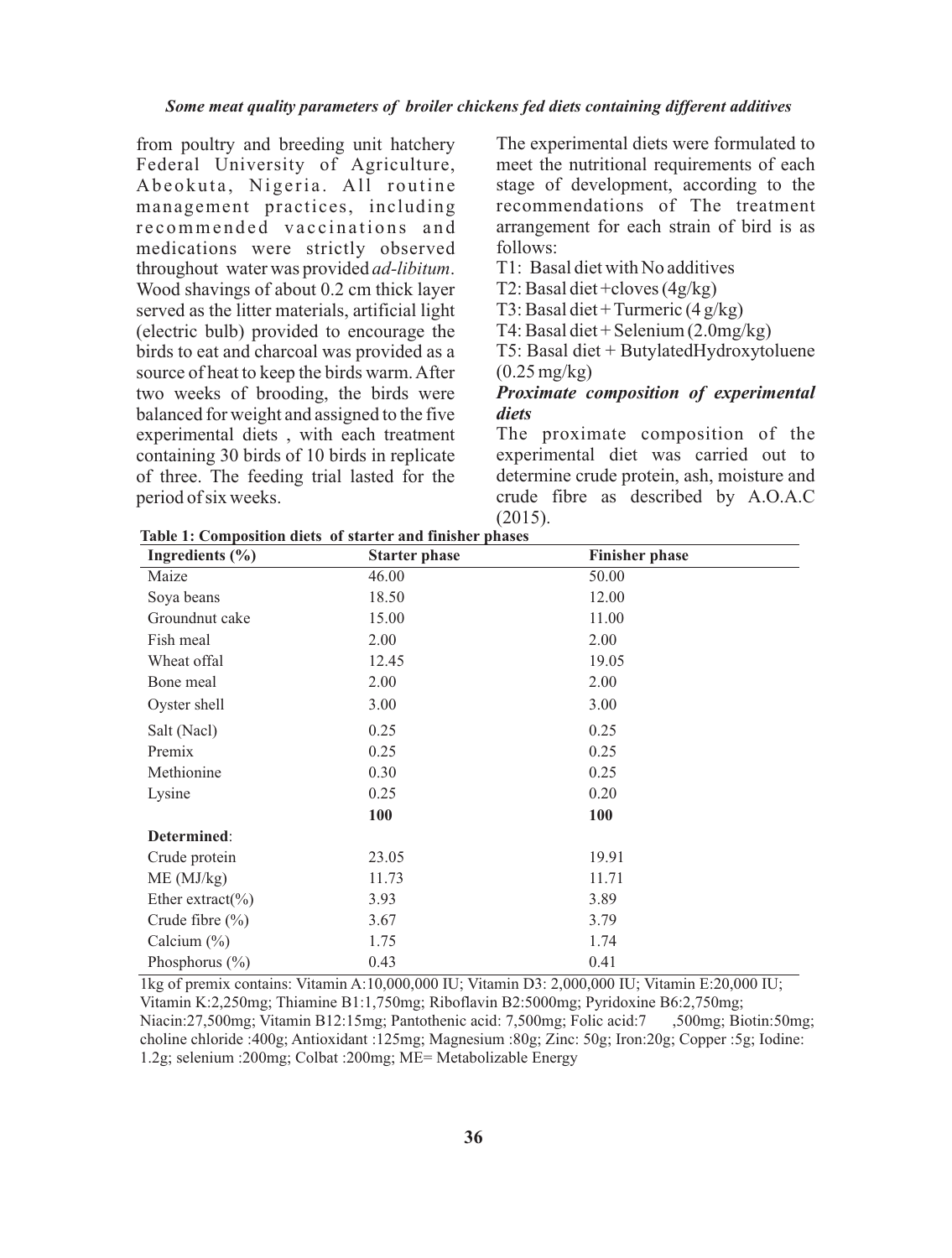# *Meat quality parameters Colour measurements*

At the end of the feeding trial, three birds per replicate were sacrificed. Colour measurement was performed using a colorimeter Chroma Meter (Minolta CR 410, Japan). Two wings from different birds per replicate were selected. Perceived colour intensity was determined following the procedures of (Jung *et al.,* 2012). Colour parameters that were observed on the chicken meat were lightness (L), redness (a), and yellowness (b).

## *pH measurement*

The pH of the meat samples was measured using a digital pH meter (MP230, Mettler Toledo, Switzerland). Approximately 1g of the sample was ground and mixed with 9 ml of distilled water, and the pH was measured by using pH meter. The pH meter was calibrated before use with standard buffers of pH 4.0 and 7.0 at 25ºC (Jung *et al*., 2012). All measurements were performed in triplicate.

## *Determination of proximate composition*

Meat samples were obtained for each replicate and analyzed for its proximate compositionfollowing the procedures of AOAC (2015).Parameters analyzed are crude protein, ash, moisture, and ether extract,

### *Determination of refrigeration loss*

A known quantity of meat samples was obtained from three dressed carcasses of broiler chickens from each replicate were obtained before refrigeration and re–weighed after 24 hours to determine the refrigeration loss

Refrigeration loss  $(g)$  = weight of sample before refrigeration- weight after refrigeration

### *Determination of cooking loss*

The thigh muscle (50g) of post-slaughtered meat sample from each replicate was weighed, wrapped in separate air thigh polythene nylon and cooked in a water bath at 70°C for 15 minutes (Sanwo *et al*., 2013).

After cooking, residual moisture was removed from each of the meat sample, and the samples were allowed to cool to room temperature. The meat samples were reweighed.

Cook loss  $(\% )$  = weight of sample before cooking  $(g)$  – weight of sample after  $\cosh($ g $)$  x 100

Weight before  $\cosh n g$  (g)

## *Determination of water absorptive power*

Three grams of the thigh muscle was excised from each replicate, weighed and placed in a clean test tube: About 10mL of distilled water was poured in the test tube and left for an hour. After one hour each sample was removed and re-weighed. The increase in weight of the sample indicate the volume of the water absorbed.

### *Water holding capacity*

Fifteen grams each from breast muscle was usedin determining this parameter. Each of the samples were blended using conventional blender and placed in centrifuge tubes, 22.5ml of 0.6 moles of saline solution was added, and stirred with a glass rod for 1 minute(Hamm 1975). After stirring, the samples were placed in a refrigerator for 15 minutes, with the slurry stirred again for 1 min and immediately placed in centrifuge (MERLIN 503 Spectra scientific Ltd, Great Britain) for 15 minutes. The supernatant layers were decanted, and recorded. The amount of solution retained by meat was reported as water holding capacity in ml per 15g meat.

WHC = Before centrifuge – After centrifuge X 100

### Before centrifuge

#### *Li p i d p r o fi l e a n d c h o l e st e r o l determination*

Composite paste of the thigh muscle was prepared with a known amount of chloroform and methanol mixture  $1:1(v/v)$ for each replicate. The resulting paste solvent was filtered and rinsed and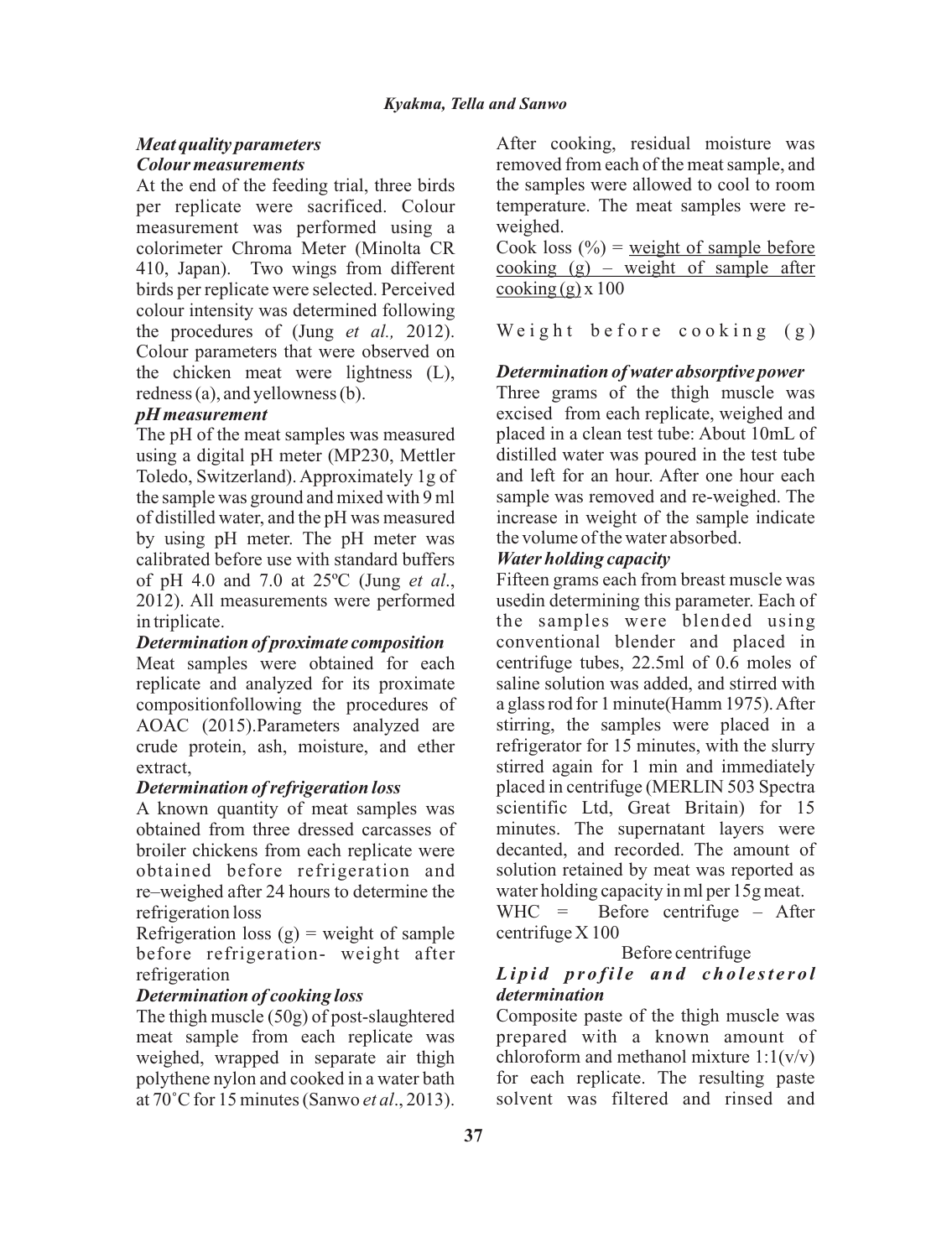additional volume of the combined homogenate and allowed to stand for five (5) minutes. The filtered homogenate was equilibrated to remove non lipid material by adding 2% (0.32M) w/v KLC solution to the aqueous layer (Folch *et al.,* 1957)**.** The filtrate was centrifuge and lipid extract was decanted. The extract wasthen be made up to a final volume by adding chloroform. The decanted mixture obtained was used for the determination of cholesterol triglycerol, high and low density lipoprotein values.

### *Thiobarbituric acid reactive substance (TBARS)*

Five grams (5g) each meat sample from the thigh muscle was homogenized in 15ml distilled water. Sample homogenate (5ml) was transferred to a test tube and lipid oxidation wasdetermined as the 2 thiobarbituric acid-reactive substance (TBARS) value by methods of Ahn *et al.*  (1999).Values isexpressed as mg malonaldehyde  $kg<sup>-1</sup>$  of sample (Jang *et al.,*2007).

#### *Sensory evaluation*

*Sensory evaluation was conducted immediately after cooking. Ten untrained panelists were used in the assessment procedure. They were instructed to chew the sample from each treatment and score it for colour, flavour, texture, juiciness and tenderness. Water was served to panelist to rinse their mouth after tasting each sample to reduce carry over effects. The panelist scored each sample on a nine-point hedonic scale*(1 = dislike extremely,2= dislike very much,  $3=$  dislike moderately,  $4=$  dislike slightly,  $5=$  intermediate,  $6=$  like slightly,  $7 =$  like moderately,  $8 =$  like very much, 9= like extremely) as described by Sanwo *et al.* (2013)*.*

# *Determination of microbial load*

The determination of meat microbial load was carried out in the microbiology Laboratory of the College of Veterinary Medicine, Federal University of Agriculture Abeokuta.Approximately 10g of meat each from the wing of broiler chickens from each treatment diets were weighed into sterile water in a beaker and appropriate serial dilution was carried out to  $10^{-5}$ , this method was used for the total viable bacterial count on Plate Count Agar (PCA,LAB-M) and mould and yeast count on acidified Potato Dextrose Agar (PDA,LAB-M). All cultures were inoculated at 37°C for 24hours. Spoilage bacteria that were identified include *Lactobacillus algidus, Pseudomonas spp., Enterobacteriaceae, Staphilococcus aureus, Escheria coli and klebbs spp* were identified.

#### *Sterilization of materials*

Culture plates were washed with detergent and allowed to air dry. They were carefully packed into canisters and placed into hot air oven for sterilization at 160°C for 2 hours.After sterilization, the plates were allowed to cool to about 45°C before used for pour plate technique used in the microbiological analyses. Other glass wares used were sterilized in a similar way.

#### *Preparation of media*

Media for microbiological analyses (PDA, PCA and Nutrient Agar) were weighed and prepared according to the manufacturers specifications. Media for bacterial and fungal culture (pour plate) was prepared in conical flask while those for storage (slant culture) was prepared. Both was carefully packed into autoclave and sterilized at 121°C for 15 minutes. Prior to use, the media was cooled to about 45°C and where the media cannot be used immediately, they were stored in refrigerator.

#### *Pour plate technique*

After serial dilution  $10^{-1}$  to  $10^{-5}$ , 1mL of the last two dilutions was aseptically drawn with the aid of a syringe and dispensed into already sterilized and labeled Petri dishes. Then about 10-15mL of suitable media (PCA or PDA cooled to 45°C) were poured into each petridish and carefully swirled to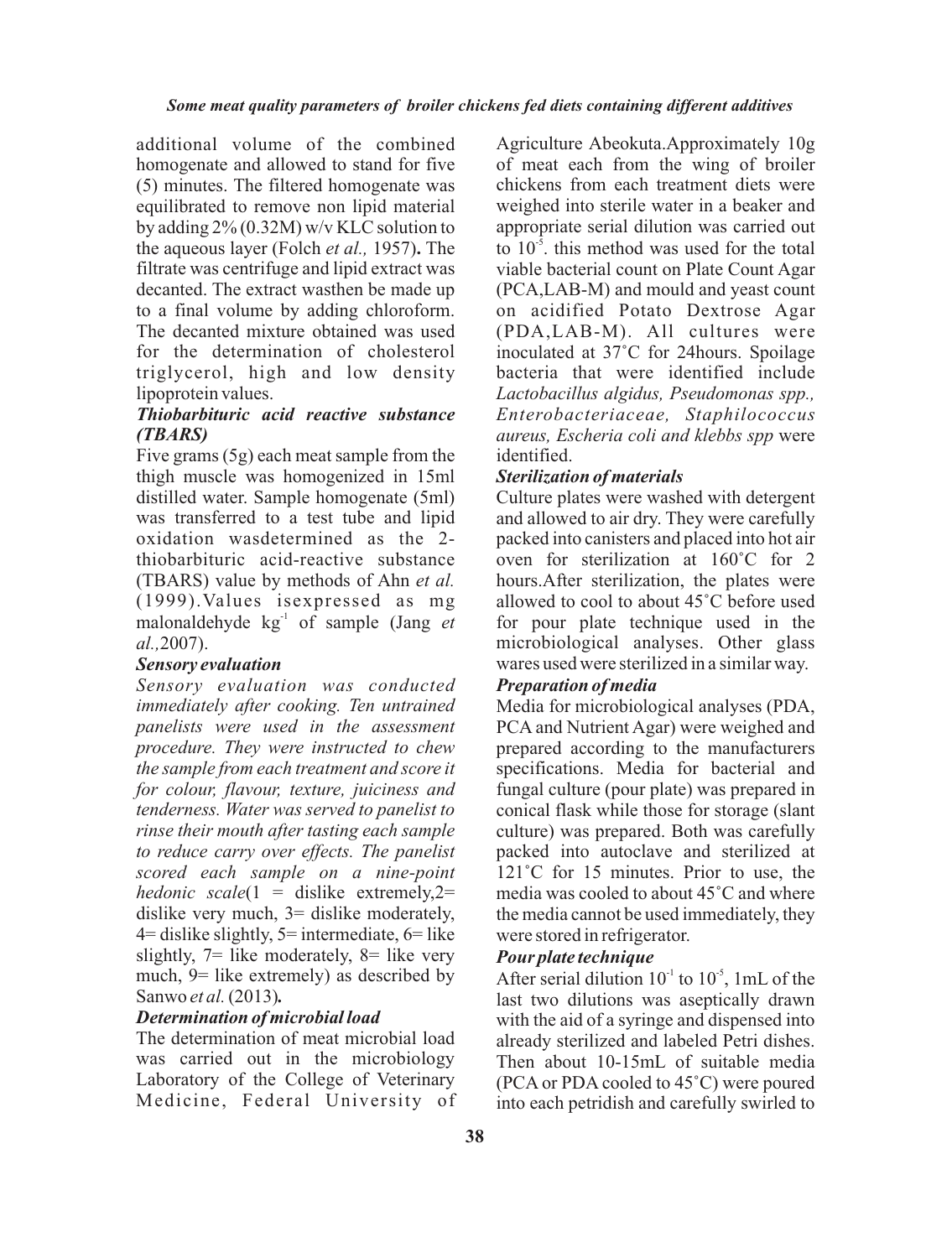homogenize. The plates were allowed to cool and set, and then was incubated at inverted position at 37 °C and 27 °C for bacterial and fungal count respectively. The colonies on the plates was counted to obtain the colony forming unit per gram (cfu/mL) and recorded.

### **Statistical model**

Data collected were subjected to Complete Randomized Design using analysis of variance (ANOVA) with the general linear model of (SPSS 1999). Significant means were separated using New Duncans Multiple Range Test of SPSS Software Experimental models are as follows:

#### **Non stored samples**

Complete randomized design (CRD)

 $Y_{ijk} = \mu + M_i + P_{ijk}$ 

Where;

 $Y_{ij}$  = Observed mean value of dependent variable

 $\mu$  = Population mean

M*i* = Effect of treatment

<sup>*i*</sup>  $\equiv$ The random residual error

#### **Results**

### *Proximate composition of meat obtained from broiler chickens fed diets containing different additives*

The result of the proximate composition of meat obtained from Cobb strain of broiler chicken fed the various additives is as shown in Table 2. The added cloves and other additives had similar effect on all the

proximate parameters considered.

Table 3 shows the meat quality of Cobb strain of broiler chickens fed diet containing Cloves (Syzygium) *aromaticum*),Turmeric (*Curcuma longa*), Selenium and Butylated Hydroxytoluene. The mean values for refrigerated loss , water absorptive power (WAP) and total bacterial count (TBC) were found to be statistically similar (p>0.05).However, significant ( $p<0.05$ ) differences were observed for water holding capacity, cooking loss, pH and colour. Highest mean values (70.30, 39.13, 6.50) were documented for, water holding capacity, cookloss and pH, respectively. On the other hand the lowest mean values recorded were ( 53.90, 8.05, 6.26,) for water holding capacity, cooking loss and pH respectively. The total bacterial count had the highest value in birds fed selenium (1.25) and the lowest found in the birds fed Cloves diet (0.95). All the parameters considered in colour measurement were significantly  $(p<0.05)$  different by the addition of various additives in the diets of the birds. The lightness (L) had its highest mean value recorded in the group of birds fed cloves (54.38) and the lowest in the group offered BHT (47.3) while redness (a) and yellowness (b) had their highest mean values in the group fed cloves (15.74) and turmeric (12.77) while the lowest values were 4.64 and 6.86 in the group of birds fed turmeric and cloves respectively.

**Table 2: Proximate composition of meat obtained from Cobb strain of broiler chickens fed diets containing different additives**

|                          | <b>Additives</b> |               |                 |                 |            |            |                 |
|--------------------------|------------------|---------------|-----------------|-----------------|------------|------------|-----------------|
| Parameters $\frac{6}{6}$ | <b>Control</b>   | <b>Cloves</b> | <b>Turmeric</b> | <b>Selenium</b> | <b>BHT</b> | <b>SEM</b> | <b>P-values</b> |
| Moisture content         | 77.99            | 75.99         | 77.78           | 76.84           | 77.65      | 1.25       | 0.09            |
| Dry matter               | 27.01            | 27.01         | 29.17           | 28.29           | 27.48      | 2.05       | 0.09            |
| Crude protein            | 19.10            | 20.95         | 19.29           | 20.59           | 19.01      | 1.02       | 0.08            |
| Crude fat                | 0.72             | 0.68          | 0.72            | 0.72            | 0.77       | 0.98       | 0.09            |
| Ash                      | 0.95             | 0.87          | 0.90            | 0.92            | 0.94       | 0.69       | 0.07            |

BHT = Butylatedhydroxytoluene, SEM= Standard error of mean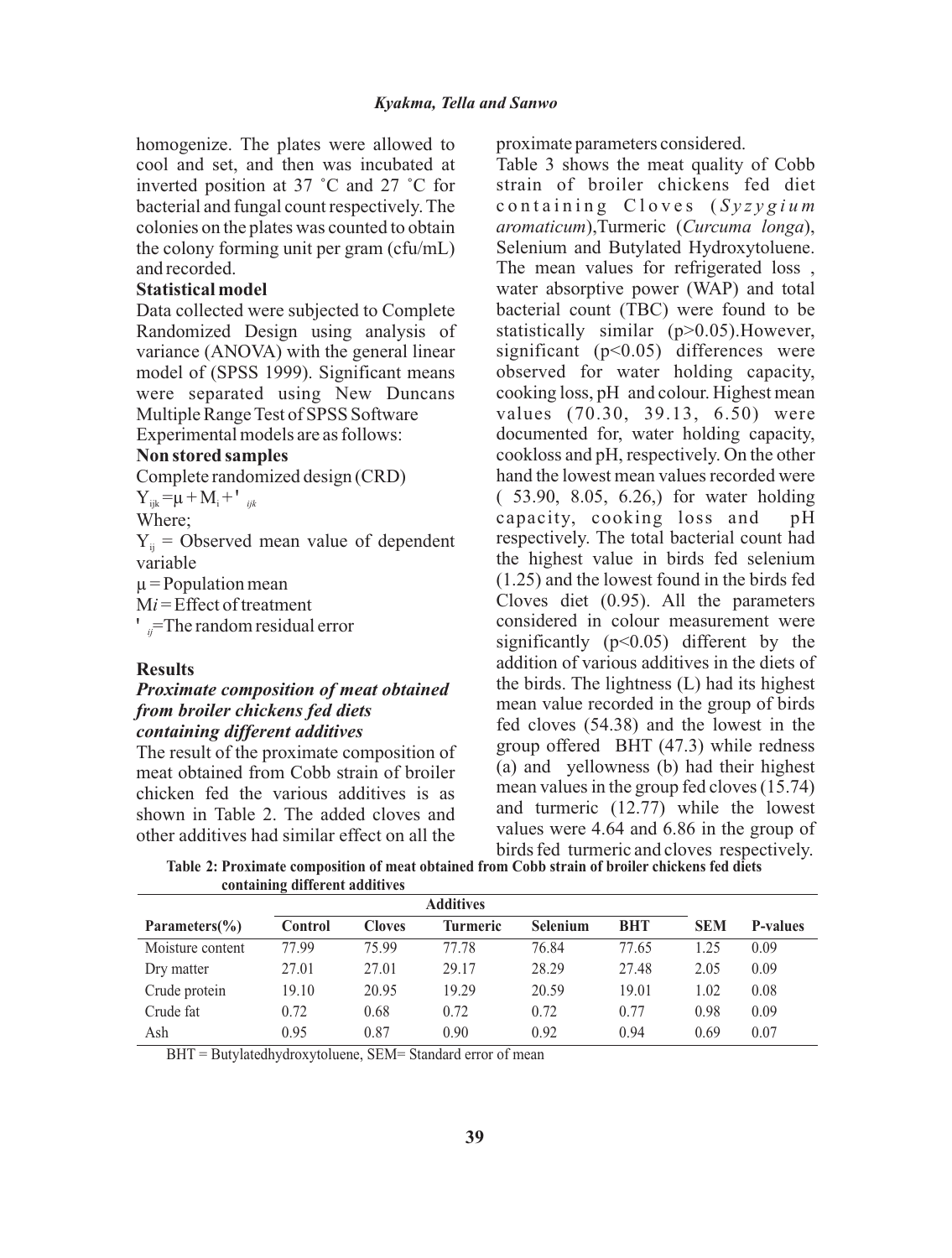| <b>Parameters</b> | <b>Control</b>     | Clove              | <b>Turmeric</b>    | <b>Selenium</b>    | <b>BHT</b>         | P-value |
|-------------------|--------------------|--------------------|--------------------|--------------------|--------------------|---------|
| WHC%              | 68.30 <sup>a</sup> | 59.40 <sup>b</sup> | 53.90 <sup>b</sup> | 60.20 <sup>b</sup> | 70.30 <sup>a</sup> | 0.12    |
| $Ref Loss \%$     | 0.62               | 0.51               | 0.35               | 0.52               | 0.13               | 0.34    |
| Cook Loss $\%$    |                    | 8.02 <sup>c</sup>  | 38.13              | 27.90'             | 29.91'             | 0.16    |
| Muscle pH         | 6.50'              | $\omega$           | $6.31$ ''          | 6.37'              | 6.35'              | 0.00    |
| <b>WAP</b>        | 3.23               | 3.33               | 3.23               | 3.63               | 3.33               | 0.55    |
| TBC count         | 1.10               | 0.95               | 1.25               | 1.10               | 1.00               | 0.66    |
| Colour            |                    |                    |                    |                    |                    |         |
| L                 | 48.88 <sup>b</sup> | 54.38 <sup>a</sup> | $51.64^a$          | $50.76^{\circ}$    | $47.3^{b}$         | 0.03    |
| A                 | $12.12^c$          | $15.74^{\rm a}$    | $14.64^{b}$        | $10.49^{\circ}$    | 14.93 <sup>b</sup> | 0.01    |
| B                 | 7.28 <sup>c</sup>  | 6.86 <sup>c</sup>  | 12.77 <sup>a</sup> | 10.24 <sup>b</sup> | $11.25^{ab}$       | 0.00    |

**Table 3: Meat quality parameters of Cobb strain of broiler chickens fed diets containing different additives**

WHC=water holding capacity, Ref Loss= Refrigeration loss, WAP = water absorption power,

MBR= Meat to bone ratio, TBC= Total bacterial count,  $L =$  lightness, a= yellowness,

 $b=$  Redness, <sup>a b c</sup> mean across rows with different superscripts are significantly (P< 0.05 different)

### *Lipid profile of Cobb strain of broiler chickens fed diet containing different additives*

The lipid profile of Cobb strain of broiler chickens fed diet containing cloves (*Syzygium aromaticum*), turmeric (*Curcuma longa*), selenium and ButylatedHydroxytoluen is shown in Table 4. Most of the parameters considered were statistically similar (p>0.05) across the dietary treatments. However, total cholesterol was significantly  $(p<0.05)$ influenced with highest comparable mean values observed in birds fed selenium, BHT

and control. Birds offered cloves had the lowest mean value (59.25mg/dl).

The oxidative stability of meat obtained fromCobb strain of broiler chickens fed diets containing different additives Table 5 shows the oxidative stability of Cobb strain of broiler chicken offered diets containing Cloves (*Syzygium aromaticum*), Turmeric (*Curcuma longa*), Selenium and Butylated Hydroxytoluene. The addition of phytogenic and synthetic feed additive in the diets of the experimental birds did not influence  $(p>0.05)$  the Superoxidase dismutase and Malondialdehyde

**Table 4: Lipid profile of Cobb strain of broiler chickens fed diet containingdifferent additives**

| Additives          |              |                 |                    |                    |                    |            |          |  |
|--------------------|--------------|-----------------|--------------------|--------------------|--------------------|------------|----------|--|
| Parameters (mg/dl) | Control      | Cloves          | Turmeric           | <b>Selenium</b>    | <b>BHT</b>         | <b>SEM</b> | P-Values |  |
| Total cholesterol  | $69.10^{ab}$ | 59.25 $\degree$ | 62.45 <sup>b</sup> | 79.90 <sup>a</sup> | 73.75 <sup>a</sup> | 4.89       | 0.03     |  |
| Triglycerides      | 202.45       | 208.45          | 193.25             | 232.40             | 215.1              | 10.59      | 0.89     |  |
| <b>HDL</b>         | 11.35        | 10.50           | 2.15               | 13.85              | 11.50              | 0.53       | 0.42     |  |
| LDL                | 17.30        | 7.15            | 1.65               | 19.60              | 19.30              | 2.96       | 0.71     |  |

 $a^{b c}$  mean across rows with different superscripts are significantly (P< 0.05different), HDL = High density lipoprotein,  $LDL = Low$  density lipoprotein,  $SEM = Standard$  error of mean,  $BHT =$ Butylatedhydroxyltoluene

**Table 5: Oxidative stability of meat obtained from broiler chicken fed diets containing different additives**

| <b>Additives</b>                                    |        |      |      |      |               |      |                         |  |
|-----------------------------------------------------|--------|------|------|------|---------------|------|-------------------------|--|
| Parameters (mg/dl) Control Cloves Turmeric Selenium |        |      |      |      |               |      | <b>BHT SEM P-Values</b> |  |
| <b>SOD</b>                                          | 0.67   | 136  | 1.58 | 0.92 | $1.55 \t 0.3$ |      | 0 9 1                   |  |
| <b>MDA</b>                                          | 0.02   | 0.01 | 0.01 | 0.01 | 0.01          | 3.68 | 0.21                    |  |
| _______                                             | $\sim$ |      |      |      |               |      |                         |  |

SEM= Standard error of mean, MDA = Malondialdehyde, SOD =Superoxide Dismutase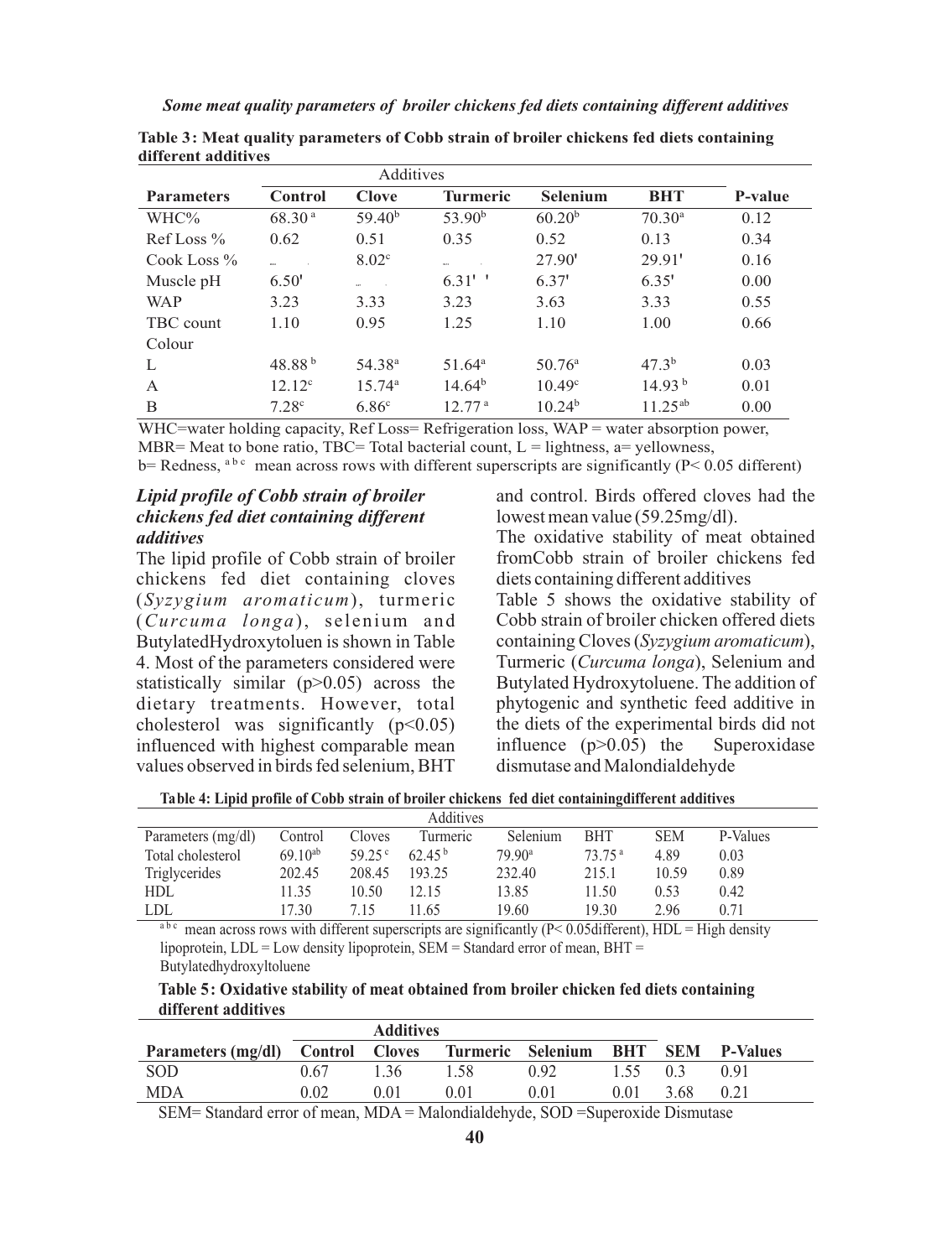## *The sensory evaluation of meat obtained from cobb strain of broiler chickens fed diets containing different additives*

Table 6 shows the sensory evaluation of meat obtained from Cobb strain of broiler

chicken fed diet containing Cloves (*Syzygium aromaticum*) , Turmeric (*Curcuma longa*), Selenium and Butylated Hydroxytoluene (BHT)

respectively, and observed a rise in water holding capacity (WHC) and pH of the

| Table 6: The sensory evaluation of broiler chicken meat fed dietcontaining different additives |
|------------------------------------------------------------------------------------------------|
| $\triangle$ and $\triangle$ and $\triangle$                                                    |

|                              | Auditives |               |          |                 |            |            |                 |
|------------------------------|-----------|---------------|----------|-----------------|------------|------------|-----------------|
| <b>Parameters</b>            | Control   | <b>Cloves</b> | Turmeric | <b>Selenium</b> | <b>BHT</b> | <b>SEM</b> | <b>P-Values</b> |
| Colour                       | 7.35      | 6.95          | 7.05     | 6.40            | 7.00       | 0.14       | 0.27            |
| Juiciness                    | 6.95      | 6.70          | 6.85     | 6.50            | 6.75       | 0.16       | 0.92            |
| Meaty Flavour                | 7.05      | 6.65          | 6.95     | 6.85            | 7.10       | 0.15       | 0.89            |
| Tenderness                   | 7.05      | 6.60          | 6.75     | 6.85            | 7.10       | 0.16       | 0.86            |
| <b>Saltiness</b>             | 5.05      | 5.30          | 5.05     | 5.05            | 5.35       | 0.14       | 0.92            |
| Overall Flavour              | 7.25      | 6.65          | 6.75     | 6.80            | 7.20       | 0.12       | 0.40            |
| <b>Overall Acceptability</b> | 7.15      | 6.90          | 6.65     | 6.90            | 6.75       | 0.15       | 0.87            |

BHT= Butylatedhydroxytuluene, SEM= Standard error of mean

#### **Discussion**

Water holding capacity (WHC) is among **the** important functional properties of **meat** (Nasir *et al*., 2017). The group of birds fed BHThas the highest water holding capacity this may be attributed to the high antioxidant content of BHT compared to the other additives used. Cooking loss refers to the percentage of water that is lost in cooking (Al-Owaimer *et al.*, 2014). According to Petracci *et al.* (2009), high cooking loss also implies poor ability of meat to hold water during processing Birds fed 0.15 ppm of Se showed a significantly higher  $(21.92\%)$  cooking loss  $(P < 0.05)$  in the research conducted by **Oliveira** *et al.*  **(2014)** which is comparable to this study. Marcinèák *et al*. (2011) observed changes within the composition of the thigh muscle of broilers (higher proportion of crude protein and lower proportion of fat) that were fed with diets containing clove powder, harvest-lice and sweet balm extracts, and **Oliveira** *et al.* **(2014)**reported a discount in shear force values and lipid oxidation of the M. longissimus dorsi (LD) in pigs that got a diet with ferulic acid and vitamin E. Jiang *et al*. (2007) and Kang *et al.* (2012), using soy isoflavone as a phytochemical in broiler feed (40 mg /kg) and quercetin (42 ppm) in cattle,

meat. The non-significant differences in water absorptive power and meat to bone ratio and significant differences in water holding capacity, refrigerated loss, cook loss, and muscle pH are contrary to the work of Da-Silva *et al.* (2017) who studied the response of broiler chickens to diet containing conventional feed supplements, proximate composition, color, pH, shear force, microbial quality and sensory. The pH of meat is the measurement of acidity. The pH of muscle at slaughter is around 7.0 – 7.1, as the glycogen increases the value of the pH decrease accordingly (Wood and Richard, 1975). The dietary treatments had influence on the muscle pH. All the treatment groups caused an increase in the pH compared to the control with the highest pH observed in the muscle of birds fed cloves (6.27). This could be as a result of the presence of magnesium in clove responsible for the increase in pH. This was also observed by Campion *et al*. (1971) who reported that supplementation of high level of magnesium in the diets of pigs increase the initial muscle pH, delay the onset of rigor motis in pigs genetically susceptible to stress and reduce the rate of glycolisis. An increase in the pH of broiler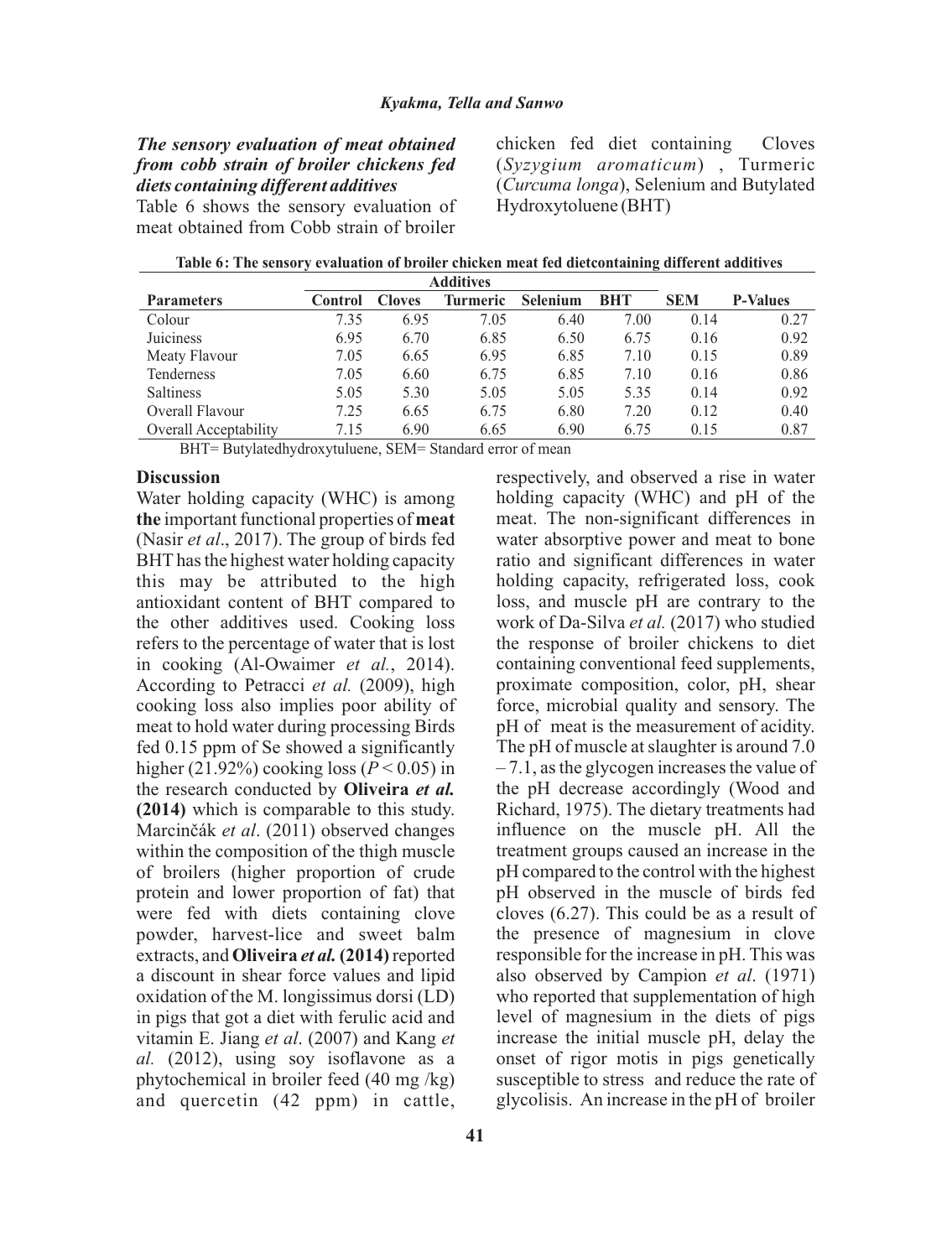breast meat was reported when thyme was added to their diets at levels of 0.1% and 0.3% Jang *et al.* (2007). Herawati and Marjuki (2011) also reported an increase in pH of broiler meat as a result of the addition of ginger (a type of spice herb). Meat is considered to have a very good quality at the pH of 6.2, when the value is higher than 6.7 meat becomes uneatable Jang *et al.* (2007). In this present study, the pH values falls within the range which is considered as meat of good quality**.** Colour appearance is one of the primary physical attributes that determine consumer's acceptability of products. In the food industry, although visual color standards are still used, instrumental color measurements are extensively employed Yang *et al*. (2007). The birds fed cloves had the highest L value and this indicates that it has a lighter color while control had the lowest L value indicating that it was darker than all the meat samples.The L, a b obtained from the birds offered selenium was lower higher than (L 48.78), (a 5.51) and (b 3.54) reported by **Marcel** *et al***. (2014) when broiler birds were fed with 2mg of sodium selenite.** Qiao *et al*. (2001) and Medić *et al.* (2009) noticed that meat with higher L values had low pH which is contrary to the findings in this study. The reason of the disparity may be attributed to stress prior to slaughter. Salakova *et al*. (2009) reporteda negative correlation between pH and L values  $(r = -0.41, P50)$ . However, no correlations was observed between meat pH and all colour parameters obtained in the present study. This can probably result from relatively low variation in meat pH values estimated for the analysed categories of samples. Lipid is one of the important components of meat and contributes to several desirable sensory characteristics of meat and meat products. Lipid enhance the flavor and aroma and also increase the tenderness and juiciness of meat (Gorelik *et al*., 2008); however, it is

**42**

generally accepted that lipid oxidation is the primary process responsible for quality deterioration of meat during storage. In this study, lipid oxidation of tissues of broiler chicken fed the different additives were minimal as similar MDA and SOD were recorded. According to Dorman *et al*. (2000) eugenol found in cloves possesses strong antioxidant activity which is comparable to the activities of synthetic BHT and pyrogal meanwhile similar result was obtained for both control and additives. According to the consumer research published by Puvaèa *et al.* (2015), the sensory quality of meat has high scores in juiciness and overall acceptability, demonstrating that the addition of spice including garlic, black pepper and hot red pepper in the diet did not have an adverse effect on meat quality, which is in line with this study but contrary to the study of Jang *et al.* (2008) reported the enhancement of flavour after feeding a mixture of herbal tree extracts to broilers. The results of sensory evaluation revealed that the feeding of additives did not induce any abnormal colour, flavour or smell in the meat. From the result obtained, the significant difference observed in colour might be due to difference in perception of colours by panelist used. Appearance is known to influence consumers' initial selection of meat. As a result, this influences the overall acceptability which is a function of rating in palatability and the preference of a product to a consumer (Joseph, 1999). The non-significant differences in juiciness and tenderness are in accordance with the work of Egbeyale *et al.* (2012) who studied the meat quality characteristics of broiler chicken fed varying levels of *Ocimum gratissimum*. The author reported that parameters such as juiciness, tenderness, and saltiness were not significantly affected by the varying levels of *Ocimumgratissimum*which is in agreement with this study.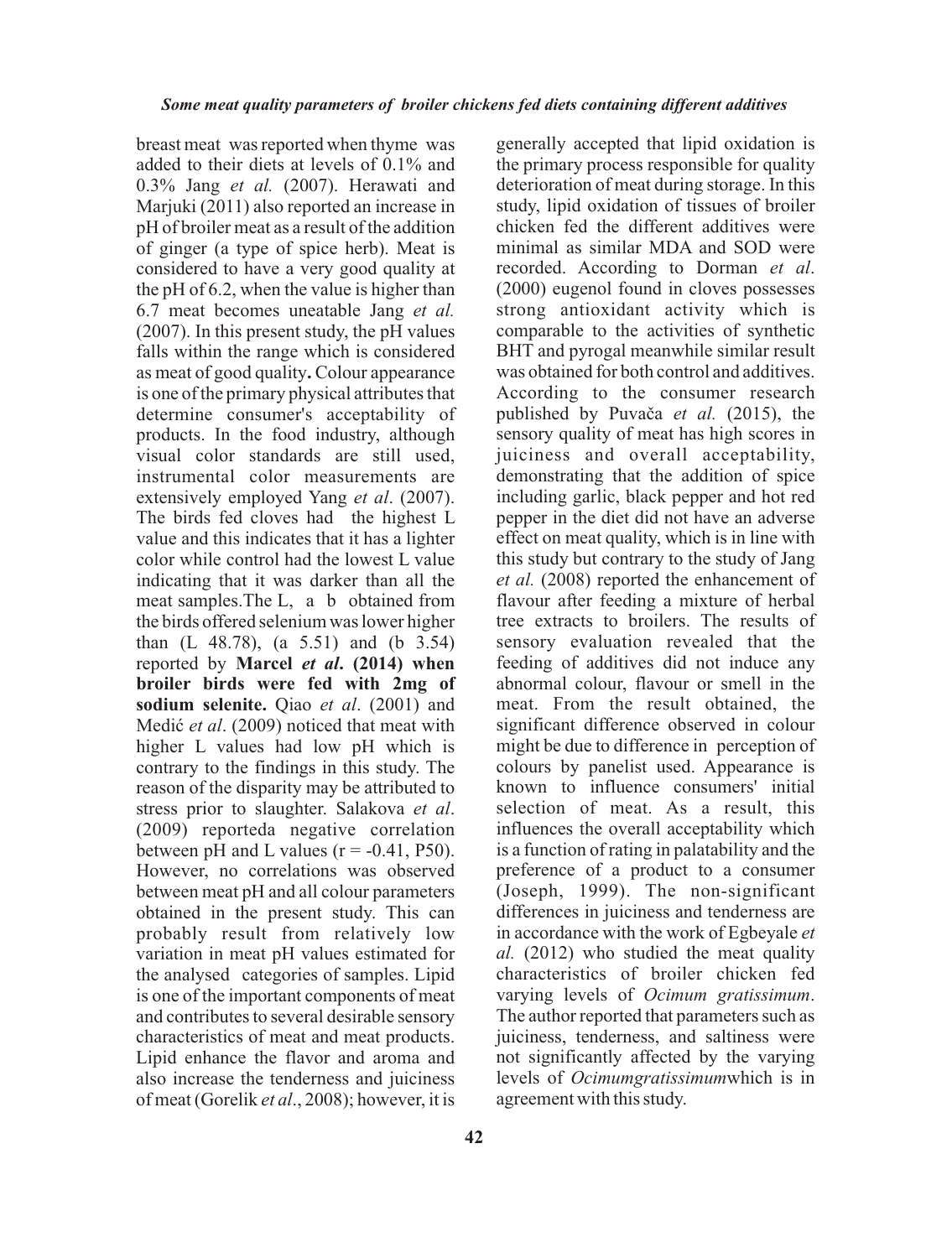#### **Conclusion**

From this study, it was concluded that the supplementation with 4g/kg of both clove and turmeric in the diets of cobb strain of broiler chickens had beneficial effects, including decrease in cook loss, increase in meat water holding capacity and lipid profile of the meat. Additionally, meat tenderness and overall acceptability of the chicken meat was also improved while Increase days of storage caused a decrease lab and pH of the meat samples. It was also concluded that the supplementation of Clove  $(4g/kg)$  and turmeric  $(4g/kg)$ reduced the total cholesterol both in the meat samples.

### **References**

- **AOAC**. **2015**. Official Method of Analysis AOAC International.18th ed. AOAC International, Virginia, USA. 15.
- **Ahn, C. N., H. S. Chae, D. W. Kim, Y. M. Yoo, Y. K. Kim, and Y. C. Rhee. 1999**. Effects of full fat flax seed, á-tocopherol, ascorbic acid and selenium on the storage of broiler meats. Journal of Livestock Science. 40:96–102.
- **Al-Owaimer, A. N., Alyemni, A. H., Suliman, G. M. and Abudabos, A. M. 2014.** Effect of different probiotics on breast quality characteristics of broiler under Salmonella enterica subsp. typhimurium challenge. *Italian J o u r n a l A n i m a l S c i e n c e* 13(3):450-454.
- **Akbarian, A., Golian, A., Kermanshahi, H., Gilani, A. and Moradi, S. 2012**. Influence of turmeric rhizome and black pepper on blood constituents and performance of broiler chickens. African. Journal of Biotechnology.11: 8606-8611.

**Campion, D. R., Marsh, B. B., Schimidt,** 

**G. R., Cassens, R. F., Kaufman, R. G. and Briskey, E. J. 1971**. Use of whole body perfusion in the study of muscle glycolysis. Journal of food science, 36:545 -547

- **Da-Silva, J. A., Patarata, L. and Martins, C. 2017.** Influence of ultimate pH on bovine meat tenderness during ageing *Meat Science*,52:453-459.
- **Dorman, H. J. D. and Deans, S. G. 2000.**  Antimicrobial agents from plants: Antibacterial activity of plant volatile oils. *Journal of Applied Microbiology*., 88: 308-316. |
- **Egbeyale, L. T., Sogunle, O. M., Adeleye, O. O., Oseni, M. A., Fajohunbo, G. O., Oyeleye, A. M. and Oduwaye, S. A. 2012.** Meat qualities characteristics of broiler chicken fed varying levels of *O c i m u m g r a t i s s i m u m . International Journal Of Applied Animal Science,* 1(2):63-67.
- **Folch, J., Lees, M. and Sloane-Stanley, G., 1957.** A simple method for the isolation and purification of total lipids from animal tissues. Journal of BioChemistry. 226; 497-509.
- **G o o g l e E a r t h . 2 0 1 9 .**  $http://www.google.earth$ (Accessed 28 Jan, 2020)
- **Gorelik S., Ligumsky M., Kohen R. and Kanner J. 2008.**The stomach as a "Bioreactor" when red meat meets red wine.*Journal of Agriculture and food chemistry* 56, 5002-5007.
- **Hamm,, R.1975.** Techniques for measuring water binding capacity in muscle foods. A review of methodology.Advanced Food Research. 10: p 355
- **Hashemi S.R., Zulkifli I., Davoodi H., HairBejo M., Loh T.C. 2010**. Intestinal histomorphology changes and serum biochemistry responses of broiler chickens fed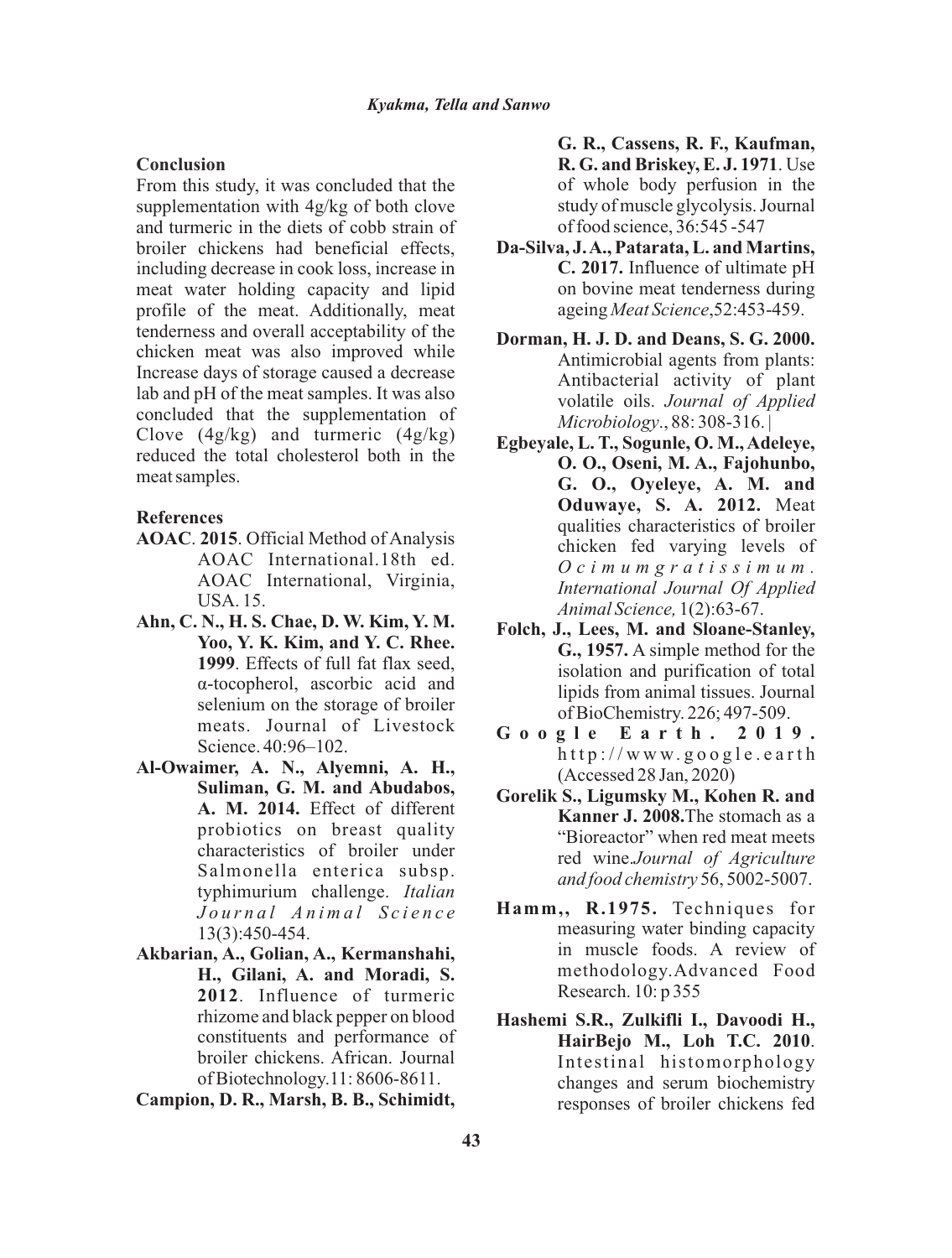herbal plant (Euphorbia hirta) and mix of acidifier. Iranian Journal of Applied Animal Science.4: 95–103

- **Herawati, L. and Marjuki, K. 2011**. The effect of feeding red grape ginger ( zingiber officinale Rose) as phytobiotic on broiler slaughter weight and meat quality trait of broiler chicks. International Journal of Poultry Science10:983 - 986
- **Jang , I.S., Ko, Y.H.,Kang, S.Y., and Lee, C.Y. 2007.** Effect of commercial essentials Oil on growth performance of , Digestive enzymes activity and intestinal micro flora population in broiler chickens. *Animal Feed Science Technology* 134:304-315
- **J a y a t h i l a k a n , K . , S h a r m a n , G.P.,Radhakrishna, K. and Bawa, S.A 2007**. Antioxidant potential of synthetic and natural antioxidant and its effects on warmed over avour in different species of meat. Food Chemistry 105(3) 908-916
- **Joseph, J. K. 1999.** Cattle slaughtering and post oterm handling practices in selected Nigerian cities.*Nigerian journal of Animal Production.*26: 103-110
- **Kafi, A, Uddin,J., khan,M.M. , Haque, M.E., 2017.** Effect of Dietary Supplementation of Turmeric (Curcuma longa), Ginger (Zingiber officinale) and their Combination as Feed Additives on Feed Intake, Growth Performance and Econo 2017. International Journal of Poultry Science 16(7) 257-265
- **Kang, K., Cherian, G. and Sim, J. 2012.** Dietary palm oil alters the lipid stability of polyunsaturated fatty acidmodified poultry products.

*Poultry Science*. 80, 228-234.

- **Marcinèák, S., Popelka, P., Zdolec, N., Mártonová M., Šimková, J., Marcinèáková, D.2011.** Effect of supplementation of phytogenic feed additives on performance parameters and meat quality of b r o i l e r c h i c k e n s . *SlovaskiaVerinary Research.* 2011;48:27–34.
- **Marcel M.B., Hirasilva .B., Fábio.R.L., Aline G., Fábio B.F., Lenita M.S and Pedro A.2014.**Sources and levels of selenium on breast meat quality of broilers. Food Technology Journal 23; 625-630
- **Mediæ H., Vidaèek S., Sedlar K., Šatovic V. , P e t r a k T. 2 0 0 9 .** – U t j e c a j v r s t e i s p o l a p e r a ditetehnološkogprocesa*hlaðenjan akvalitetu mesa. Meso* 11(4), 223.- 231.
- **Nasir, M., Aasima, R., Faneshwar, K., Vijay, S. and Vivek, S. 2017. Determinants of broiler chicken meat quality and factors affecting them: a review.** *Journal of Food Science and Technology***. 54. 1-13.**
- **O l i v e i r a , T. F. . , R i v e r a , D . F, Mesquita,F.R, and Braga,P. 2014.** Effect of Different Sources and levels Of Selenium on performance, meat quality and tissue characteristics. Journal of Applied Poultry Research. 23:15- 22
- **Petracci, M., Bianchi, M. and Cavani, 2009** .The European perspective on pale, soft, exudative conditions in poultry.*Poultry Science*, Volume 88, Issue 7, Pages 1518–1523.
- Puvača, N., Kostandinović, L., Popović, S., Lević, J., Ljubojević, D., **Tufarelli, V., Jovanoviæ, R.,**